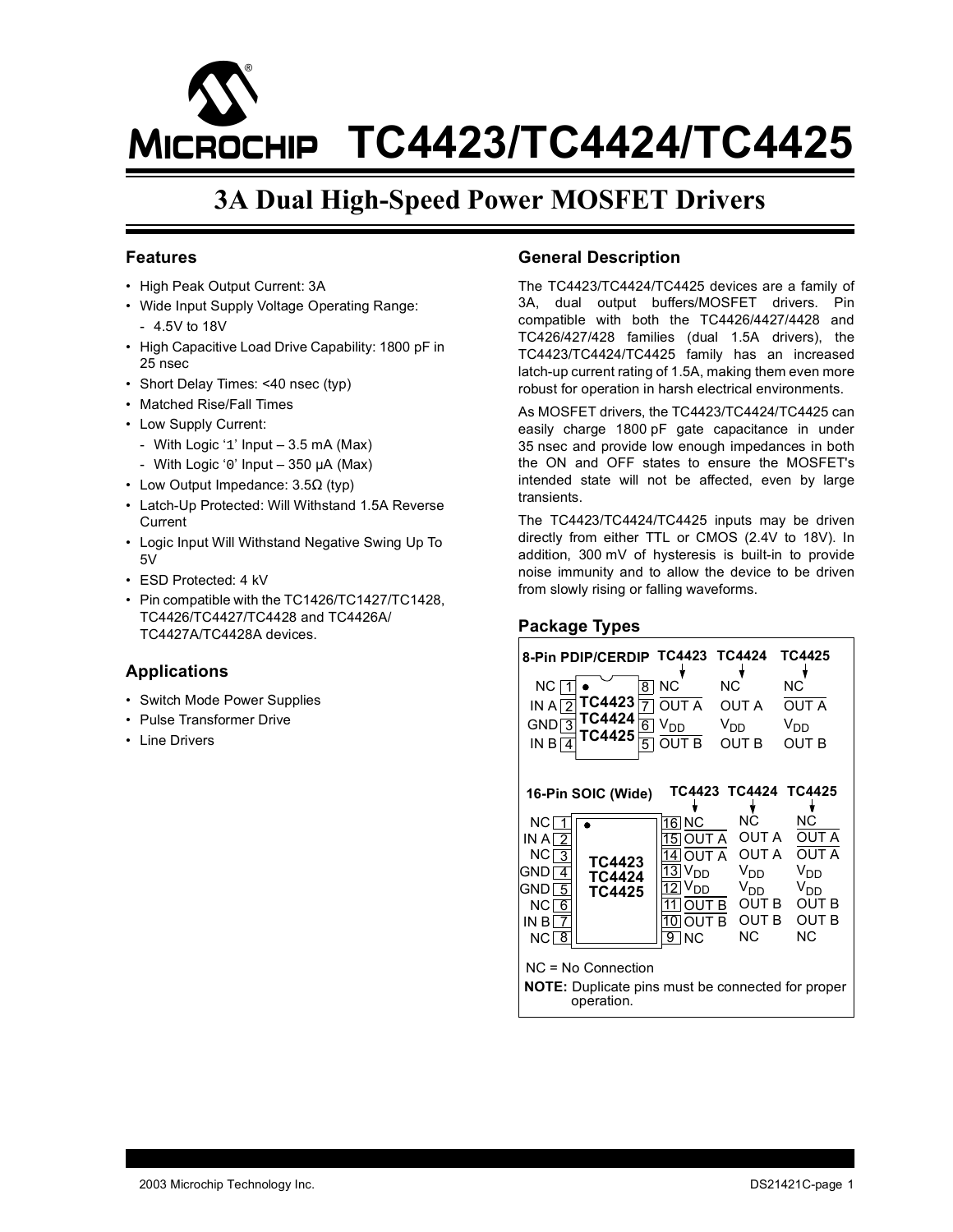### **Functional Block Diagram**

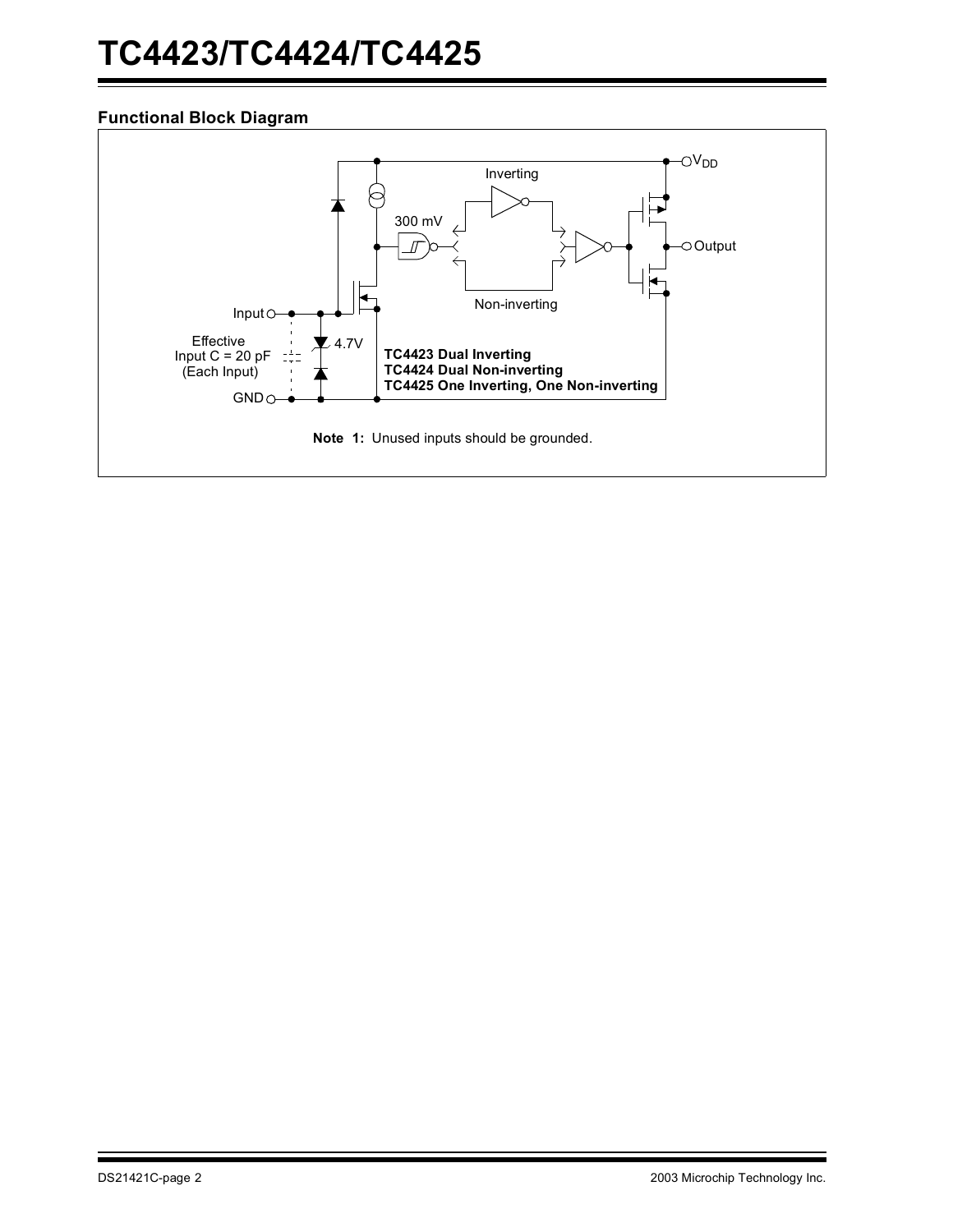## **1.0 ELECTRICAL CHARACTERISTICS**

#### **Absolute Maximum Ratings\***

| Input Voltage, IN A or IN B                         |  |  |                                                      |
|-----------------------------------------------------|--|--|------------------------------------------------------|
|                                                     |  |  |                                                      |
| Package Power Dissipation ( $T_A \le 70^{\circ}$ C) |  |  |                                                      |
|                                                     |  |  |                                                      |
|                                                     |  |  |                                                      |
|                                                     |  |  |                                                      |
|                                                     |  |  | *Natica: Strasses above those listed under "Maximum" |

\***Notice:** Stresses above those listed under "Maximum Ratings" may cause permanent damage to the device. This is a stress rating only and functional operation of the device at those or any other conditions above those indicated in the operational sections of this specification is not intended. Exposure to maximum rating conditions for extended periods may affect device reliability.

## **DC CHARACTERISTICS**

| Electrical Specifications: Unless otherwise indicated, $T_A$ = +25°C, with 4.5V $\leq$ V <sub>DD</sub> $\leq$ 18V. |                   |                     |                          |                 |              |                                                            |  |  |
|--------------------------------------------------------------------------------------------------------------------|-------------------|---------------------|--------------------------|-----------------|--------------|------------------------------------------------------------|--|--|
| <b>Parameters</b>                                                                                                  | Sym               | <b>Min</b>          | Typ                      | Max             | <b>Units</b> | <b>Conditions</b>                                          |  |  |
| Input                                                                                                              |                   |                     |                          |                 |              |                                                            |  |  |
| Logic '1', High Input Voltage                                                                                      | $V_{\text{IH}}$   | 2.4                 | $\overline{\phantom{0}}$ | $\qquad \qquad$ | $\vee$       |                                                            |  |  |
| Logic '0', Low Input Voltage                                                                                       | $V_{IL}$          |                     |                          | 0.8             | V            |                                                            |  |  |
| Input Current                                                                                                      | ΙM                | $-1$                |                          | 1               | μA           | $OV \leq V_{IN} \leq V_{DD}$                               |  |  |
| Output                                                                                                             |                   |                     |                          |                 |              |                                                            |  |  |
| <b>High Output Voltage</b>                                                                                         | $V_{OH}$          | $V_{DD}$ –<br>0.025 |                          |                 | V            |                                                            |  |  |
| Low Output Voltage                                                                                                 | $V_{OL}$          |                     | $\overline{\phantom{0}}$ | 0.025           | $\vee$       |                                                            |  |  |
| Output Resistance, High                                                                                            | $R_{OH}$          |                     | 2.8                      | 5               | Ω            | $I_{\text{OUT}}$ = 10 mA, $V_{\text{DD}}$ = 18V            |  |  |
| Output Resistance, Low                                                                                             | $R_{OL}$          |                     | 3.5                      | 5               | $\Omega$     | $I_{OUT}$ = 10 mA, $V_{DD}$ = 18V                          |  |  |
| Peak Output Current                                                                                                | $I_{\mathsf{PK}}$ |                     | 3                        |                 | A            |                                                            |  |  |
| Latch-Up Protection Withstand<br><b>Reverse Current</b>                                                            | <b>IREV</b>       |                     | >1.5                     |                 | A            | Duty cycle $\leq 2\%$ , $t \leq 300$ usec.                 |  |  |
| <b>Switching Time (Note 1)</b>                                                                                     |                   |                     |                          |                 |              |                                                            |  |  |
| <b>Rise Time</b>                                                                                                   | $t_{\mathsf{R}}$  |                     | 23                       | 35              | nsec         | Figure 4-1, Figure 4-2,<br>$C_1$ = 1800 pF                 |  |  |
| Fall Time                                                                                                          | $t_F$             |                     | 25                       | 35              | nsec         | Figure 4-1, Figure 4-2,<br>$C_1$ = 1800 pF                 |  |  |
| Delay Time                                                                                                         | $t_{D1}$          |                     | 33                       | 75              | nsec         | Figure 4-1, Figure 4-2,<br>$C_1$ = 1800 pF                 |  |  |
| Delay Time                                                                                                         | $t_{D2}$          |                     | 38                       | 75              | nsec         | Figure 4-1, Figure 4-2,<br>$C_1$ = 1800 pF                 |  |  |
| <b>Power Supply</b>                                                                                                |                   |                     |                          |                 |              |                                                            |  |  |
| Power Supply Current                                                                                               | $I_{\rm S}$       |                     | 1.5<br>0.15              | 2.5<br>0.25     | mA           | $V_{IN}$ = 3V (Both inputs)<br>$V_{IN}$ = 0V (Both inputs) |  |  |

<span id="page-2-0"></span>**Note 1:** Switching times ensured by design.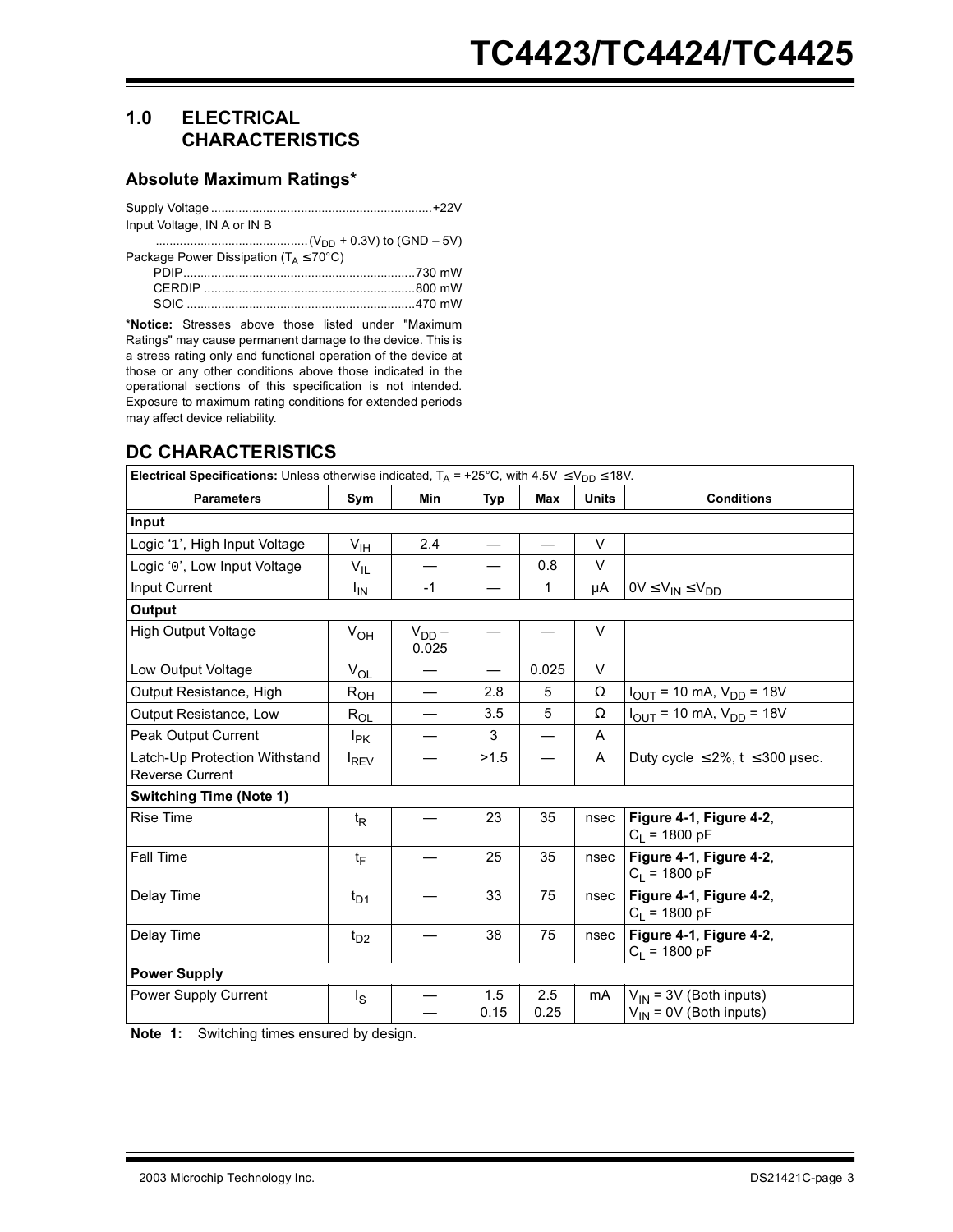## **DC CHARACTERISTICS (OVER OPERATING TEMPERATURE RANGE)**

| Electrical Specifications: Unless otherwise indicated, operating temperature range with $4.5V \le V_{DD} \le 18V$ . |                  |                  |                          |                          |              |                                                            |  |  |
|---------------------------------------------------------------------------------------------------------------------|------------------|------------------|--------------------------|--------------------------|--------------|------------------------------------------------------------|--|--|
| <b>Parameters</b>                                                                                                   | Sym              | Min              | <b>Typ</b>               | <b>Max</b>               | <b>Units</b> | <b>Conditions</b>                                          |  |  |
| Input                                                                                                               |                  |                  |                          |                          |              |                                                            |  |  |
| Logic '1', High Input Voltage                                                                                       | $V_{\text{IH}}$  | 2.4              | $\overline{\phantom{0}}$ |                          | V            |                                                            |  |  |
| Logic '0', Low Input Voltage                                                                                        | $V_{IL}$         |                  |                          | 0.8                      | V            |                                                            |  |  |
| Input Current                                                                                                       | $I_{IN}$         | $-10$            | $\overline{\phantom{a}}$ | $+10$                    | μA           | $OV \leq V_{IN} \leq V_{DD}$                               |  |  |
| Output                                                                                                              |                  |                  |                          |                          |              |                                                            |  |  |
| <b>High Output Voltage</b>                                                                                          | $V_{OH}$         | $V_{DD} - 0.025$ | $\equiv$                 | $\overline{\phantom{0}}$ | V            |                                                            |  |  |
| Low Output Voltage                                                                                                  | $V_{OL}$         |                  | $\overline{\phantom{0}}$ | 0.025                    | V            |                                                            |  |  |
| Output Resistance, High                                                                                             | $R_{OH}$         |                  | 3.7                      | 8                        | $\Omega$     | $I_{OUT}$ = 10 mA, $V_{DD}$ = 18V                          |  |  |
| Output Resistance, Low                                                                                              | $R_{OL}$         |                  | 4.3                      | 8                        | Ω            | $I_{OUT}$ = 10 mA, $V_{DD}$ = 18V                          |  |  |
| Peak Output Current                                                                                                 | l <sub>PK</sub>  |                  | 3.0                      |                          | A            |                                                            |  |  |
| Latch-Up Protection<br><b>Withstand Reverse Current</b>                                                             | <sup>I</sup> REV |                  | >1.5                     |                          | A            | Duty cycle $\leq 2\%$ , t $\leq 300$ µsec                  |  |  |
| <b>Switching Time (Note 1)</b>                                                                                      |                  |                  |                          |                          |              |                                                            |  |  |
| <b>Rise Time</b>                                                                                                    | $t_{\mathsf{R}}$ |                  | 28                       | 60                       | nsec         | Figure 4-1, Figure 4-2,<br>$C_L$ = 1800 pF                 |  |  |
| Fall Time                                                                                                           | $t_F$            |                  | 32                       | 60                       | nsec         | Figure 4-1, Figure 4-2,<br>$C_1$ = 1800 pF                 |  |  |
| Delay Time                                                                                                          | $t_{D1}$         |                  | 32                       | 100                      | nsec         | Figure 4-1, Figure 4-2,<br>$C_L$ = 1800 pF                 |  |  |
| Delay Time                                                                                                          | $t_{D2}$         |                  | 38                       | 100                      | nsec         | Figure 4-1, Figure 4-2,<br>$C_L$ = 1800 pF                 |  |  |
| <b>Power Supply</b>                                                                                                 |                  |                  |                          |                          |              |                                                            |  |  |
| Power Supply Current                                                                                                | $I_{\rm S}$      |                  | 2.0<br>0.2               | 3.5<br>0.3               | mA           | $V_{IN}$ = 3V (Both inputs)<br>$V_{IN}$ = 0V (Both inputs) |  |  |

<span id="page-3-0"></span>**Note 1:** Switching times ensured by design.

## **TEMPERATURE CHARACTERISTICS**

| <b>Electrical Specifications:</b> Unless otherwise noted, all parameters apply with $4.5V \le V_{DD} \le 18V$ . |                |          |            |        |              |                   |
|-----------------------------------------------------------------------------------------------------------------|----------------|----------|------------|--------|--------------|-------------------|
| <b>Parameters</b>                                                                                               | Sym            | Min      | <b>Typ</b> | Max    | <b>Units</b> | <b>Conditions</b> |
| <b>Temperature Ranges</b>                                                                                       |                |          |            |        |              |                   |
| Specified Temperature Range (C)                                                                                 | $T_A$          | $\Omega$ |            | $+70$  | °C           |                   |
| Specified Temperature Range (E)                                                                                 | $T_A$          | $-40$    |            | $+85$  | °C           |                   |
| Specified Temperature Range (M)                                                                                 | $T_A$          | -55      |            | $+125$ | °C           |                   |
| Specified Temperature Range (V)                                                                                 | $T_A$          | $-40$    |            | $+125$ | °C           |                   |
| Maximum Junction Temperature                                                                                    | Т.,            |          |            | $+150$ | °C           |                   |
| Storage Temperature Range                                                                                       | Т <sub>А</sub> | -65      |            | $+150$ | °C           |                   |
| <b>Package Thermal Resistances</b>                                                                              |                |          |            |        |              |                   |
| Thermal Resistance, 8L-PDIP                                                                                     | $\theta_{JA}$  |          | 125        |        | °C/W         |                   |
| Thermal Resistance, 8L-CERDIP                                                                                   | $\theta_{JA}$  |          | 150        |        | °C/W         |                   |
| Thermal Resistance, 16L-SOIC                                                                                    | $\theta_{JA}$  |          | 155        |        | °C/W         |                   |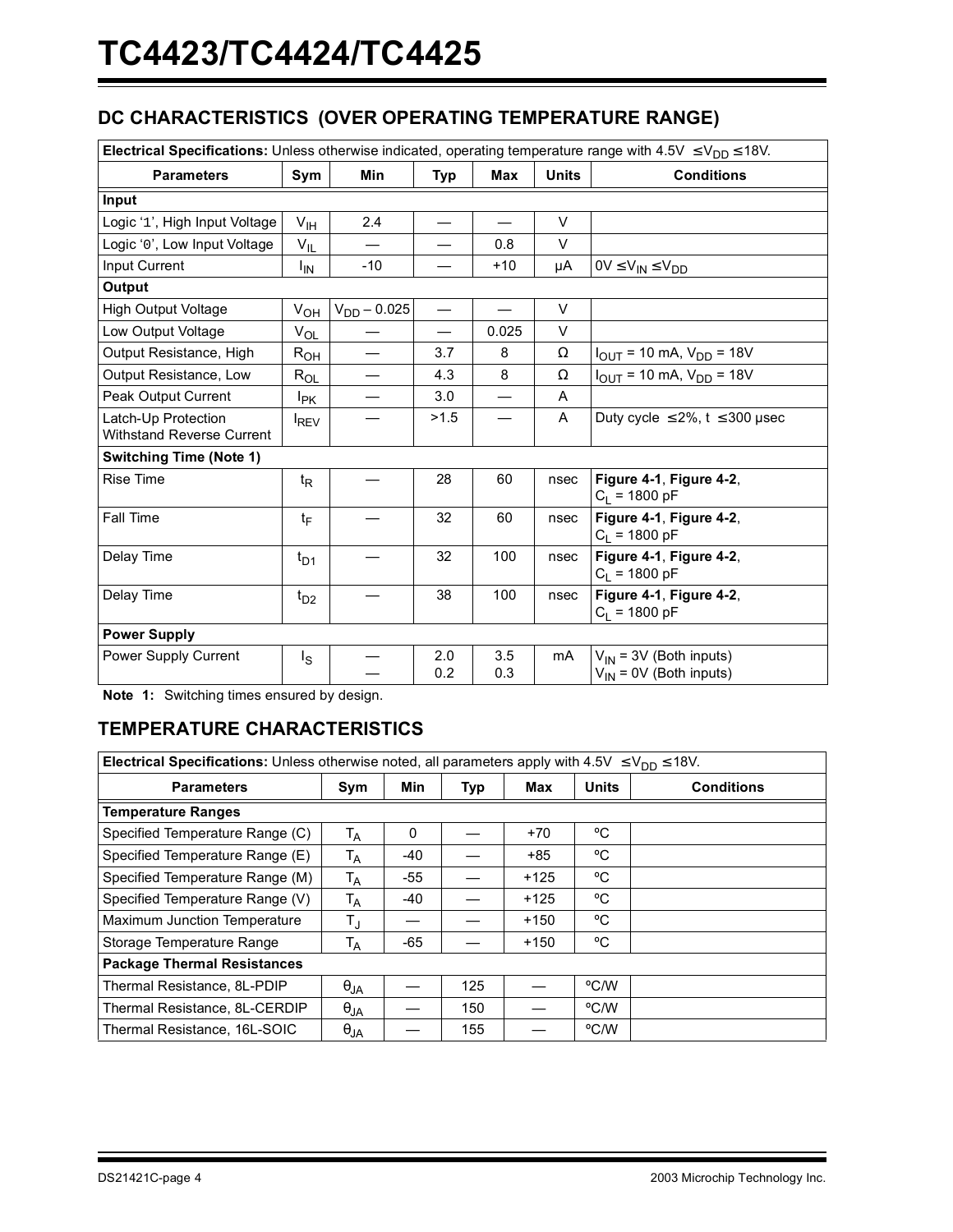## **2.0 TYPICAL PERFORMANCE CURVES**

**Note:** The graphs and tables provided following this note are a statistical summary based on a limited number of samples and are provided for informational purposes only. The performance characteristics listed herein are not tested or guaranteed. In some graphs or tables, the data presented may be outside the specified operating range (e.g., outside specified power supply range) and therefore outside the warranted range.







*FIGURE 2-2: Rise Time vs. Capacitive Load.*



*Temperature.*

*FIGURE 2-3: Rise and Fall Times vs.* 



*FIGURE 2-4: Fall Time vs. Supply Voltage.*



*FIGURE 2-5: Fall Time vs. Capacitive Load.*



## *Amplitude.*

*FIGURE 2-6: Propagation Delay vs. Input*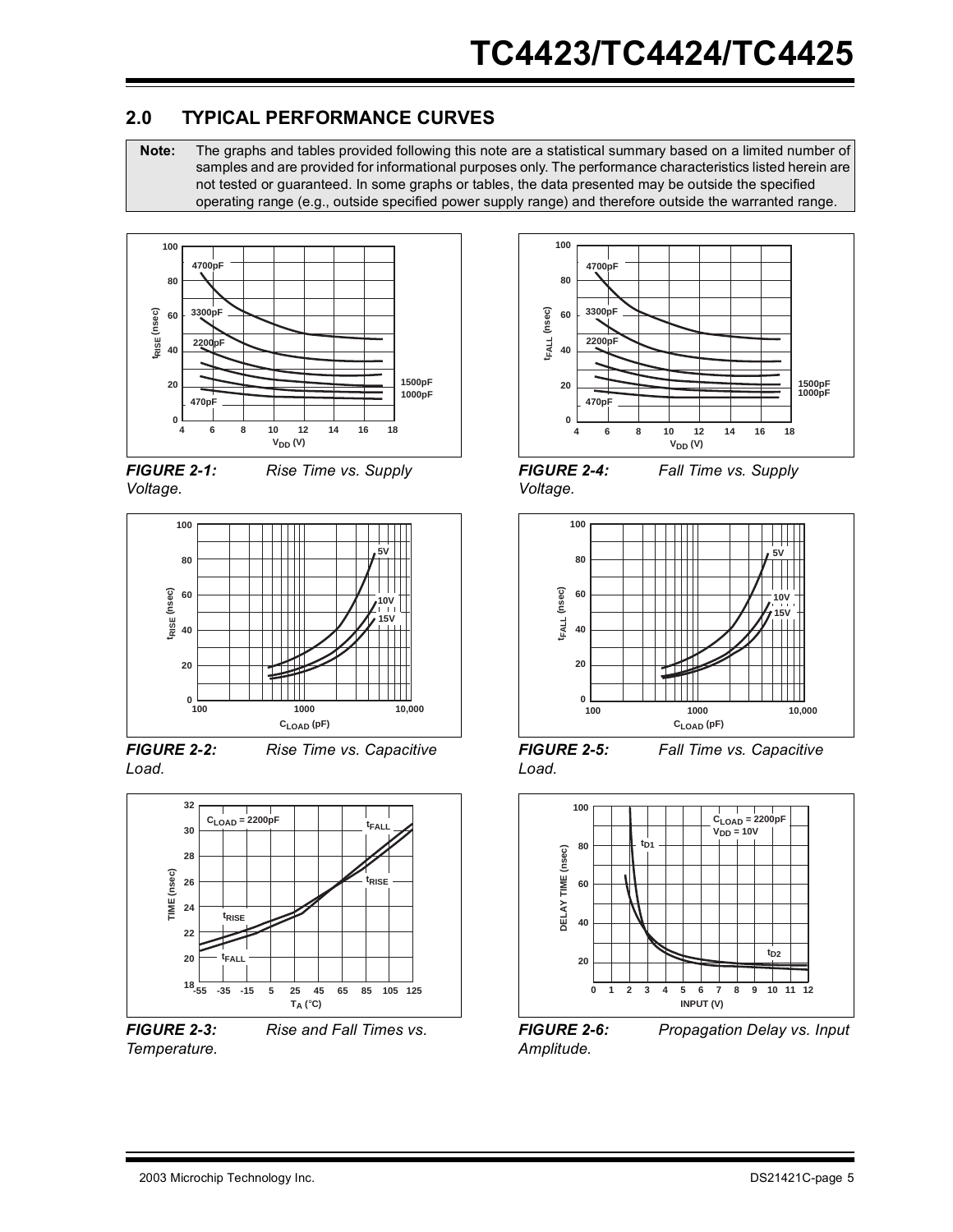## **Typical Performance Curves (Continued)**



*FIGURE 2-7: Propagation Delay Time vs. Supply Voltage.*



*FIGURE 2-8: Quiescent Current vs. Supply Voltage.*



*FIGURE 2-9: Output Resistance (Output High) vs. Supply Voltage.*



*FIGURE 2-10: Propagation Delay Time vs. Temperature.*



*FIGURE 2-11: Quiescent Current vs. Temperature.*



*FIGURE 2-12: Output Resistance (Output Low) vs. Supply Voltage.*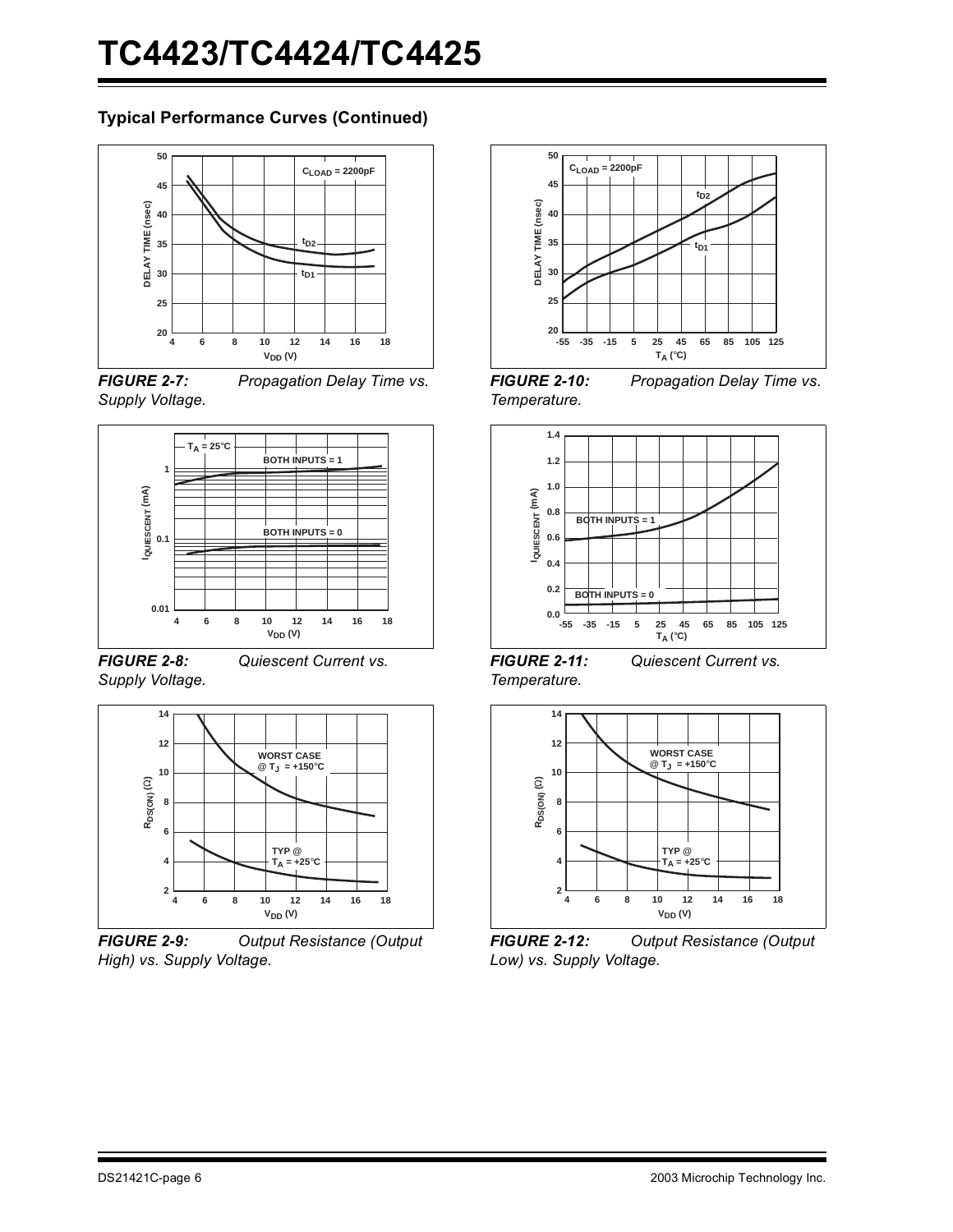### **Typical Performance Curves (Continued)**

**Note**: Load on single output only







*FIGURE 2-14: Supply Current vs. Capacitive Load.*



*FIGURE 2-15: Supply Current vs. Capacitive Load.*



*FIGURE 2-16: Supply Current vs. Frequency.*



*FIGURE 2-17: Supply Current vs. Frequency.*



*Frequency.*

*FIGURE 2-18: Supply Current vs.*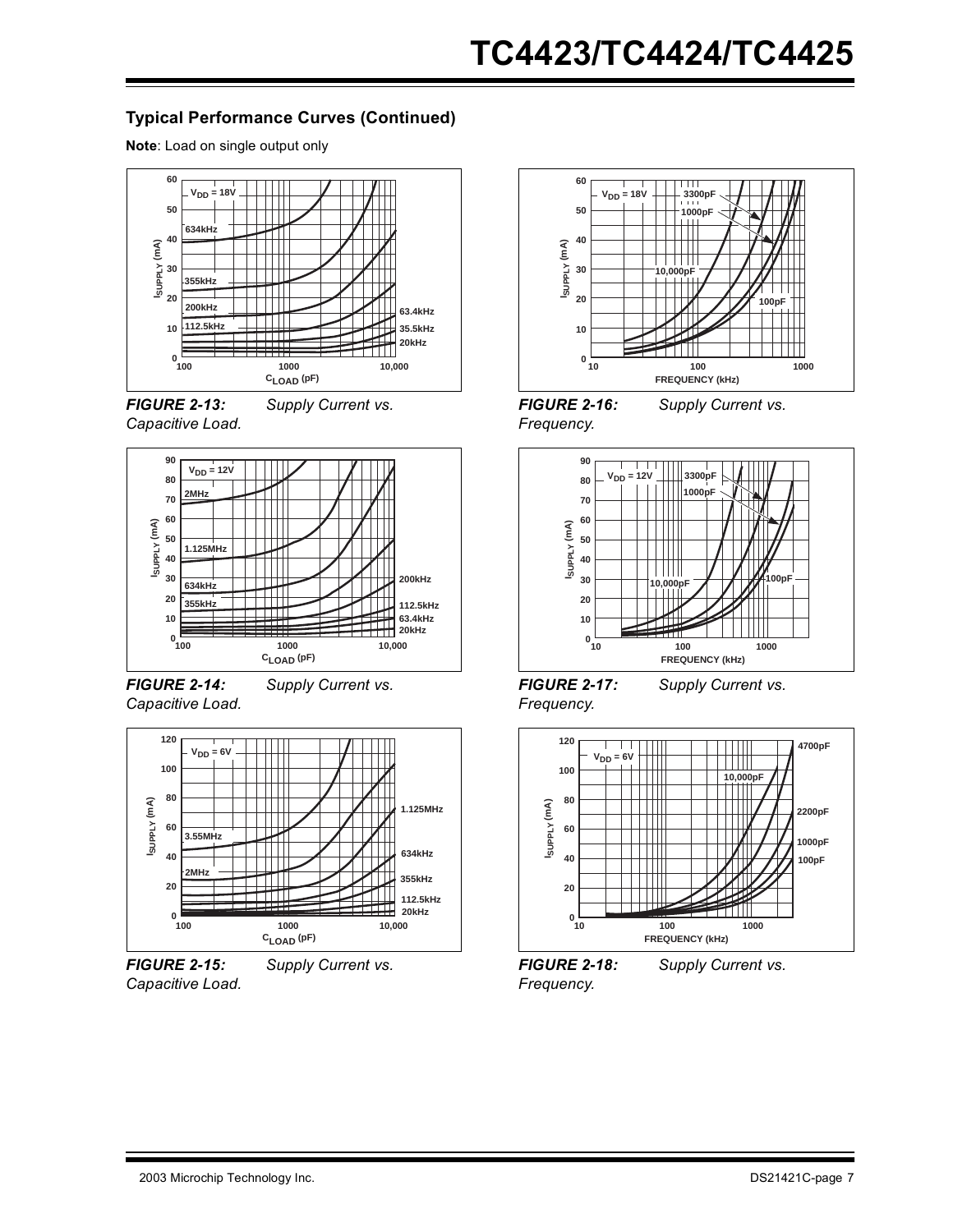## **Typical Performance Curves (Continued)**



*FIGURE 2-19: TC4423 Crossover Energy.*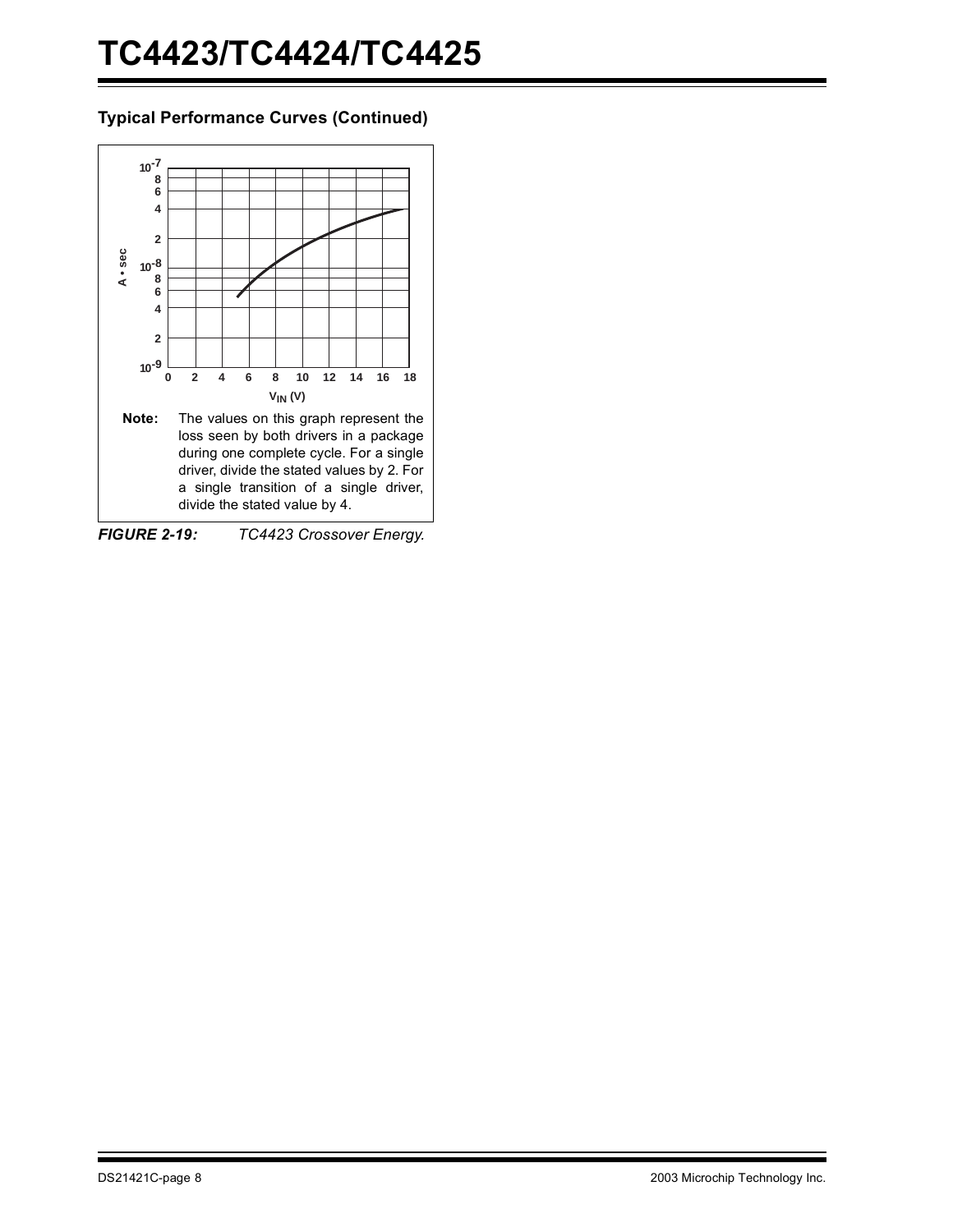## **3.0 PIN DESCRIPTIONS**

The descriptions of the pins are listed in [Table 3-1.](#page-8-0)

|                                 |                                   | . <i>. .</i>         |                    |  |  |  |
|---------------------------------|-----------------------------------|----------------------|--------------------|--|--|--|
| 8-Pin<br>PDIP,<br><b>CERDIP</b> | $16-Pin$<br><b>SOIC</b><br>(Wide) | Symbol               | <b>Description</b> |  |  |  |
| 1                               | 1                                 | <b>NC</b>            | No connect         |  |  |  |
| $\overline{2}$                  | $\overline{2}$                    | IN A                 | Input A            |  |  |  |
|                                 | 3                                 | <b>NC</b>            | No connect         |  |  |  |
| 3                               | 4                                 | <b>GND</b>           | Ground             |  |  |  |
|                                 | 5                                 | <b>GND</b>           | Ground             |  |  |  |
|                                 | 6                                 | <b>NC</b>            | No connect         |  |  |  |
| 4                               | 7                                 | IN B                 | Input B            |  |  |  |
|                                 | 8                                 | <b>NC</b>            | No connect         |  |  |  |
|                                 | 9                                 | <b>NC</b>            | No connect         |  |  |  |
| 5                               | 10                                | <b>OUT B</b>         | Output B           |  |  |  |
|                                 | 11                                | OUT B                | Output B           |  |  |  |
| 6                               | 12                                | $V_{DD}$             | Supply input       |  |  |  |
|                                 | 13                                | $V_{D\underline{D}}$ | Supply input       |  |  |  |
| 7                               | 14                                | OUT A                | Output A           |  |  |  |
|                                 | 15                                | OUT A                | Output A           |  |  |  |
| 8                               | 16                                | <b>NC</b>            | No connect         |  |  |  |

<span id="page-8-0"></span>

| <b>TABLE 3-1:</b> | <b>PIN FUNCTION TABLE</b> |
|-------------------|---------------------------|
|                   |                           |

**Note 1:** Duplicate pins must be connected for proper operation.

### **3.1 Input A**

Input A is a TTL/CMOS-compatible input that controls Output A. This input has 300 mV of hysteresis between the high and low input levels that allows it to be driven from slow rising and falling signals and provide noise immunity.

### **3.2 Input B**

Input B is a TTL/CMOS-compatible input that controls Output B. This input has 300 mV of hysteresis between the high and low input levels that allows it to be driven from slow rising and falling signals and provide noise immunity.

## **3.3 Output B**

Output B is a CMOS push-pull output that is capable of sourcing and sinking 3A peaks of current ( $V_{DD}$  = 18V). The low output impedance ensures the gate of the external MOSFET will stay in the intended state even during large transients. This output also has a reverse current latch-up rating of 1.5A.

## **3.4 Output A**

Output A is a CMOS push-pull output that is capable of sourcing and sinking 3A peaks of current ( $V_{DD}$  = 18V). The low output impedance ensures the gate of the external MOSFET will stay in the intended state even during large transients. This output also has a reverse current latch-up rating of 1.5A.

## **3.5 Supply Input (V<sub>DD</sub>)**

 $V<sub>DD</sub>$  is the bias supply input for the MOSFET driver and has a voltage range of 4.5V to 18V. This input must be decoupled to ground with a local ceramic capacitor. This bypass capacitor provides a localized lowimpedance path for the peak currents that are to be provided to the load.

## **3.6 Ground (GND)**

Ground is the device return pin. The ground pin(s) should have a low-impedance connection to the bias supply source return. High peak currents will flow out the ground pin(s) when the capacitive load is being discharged.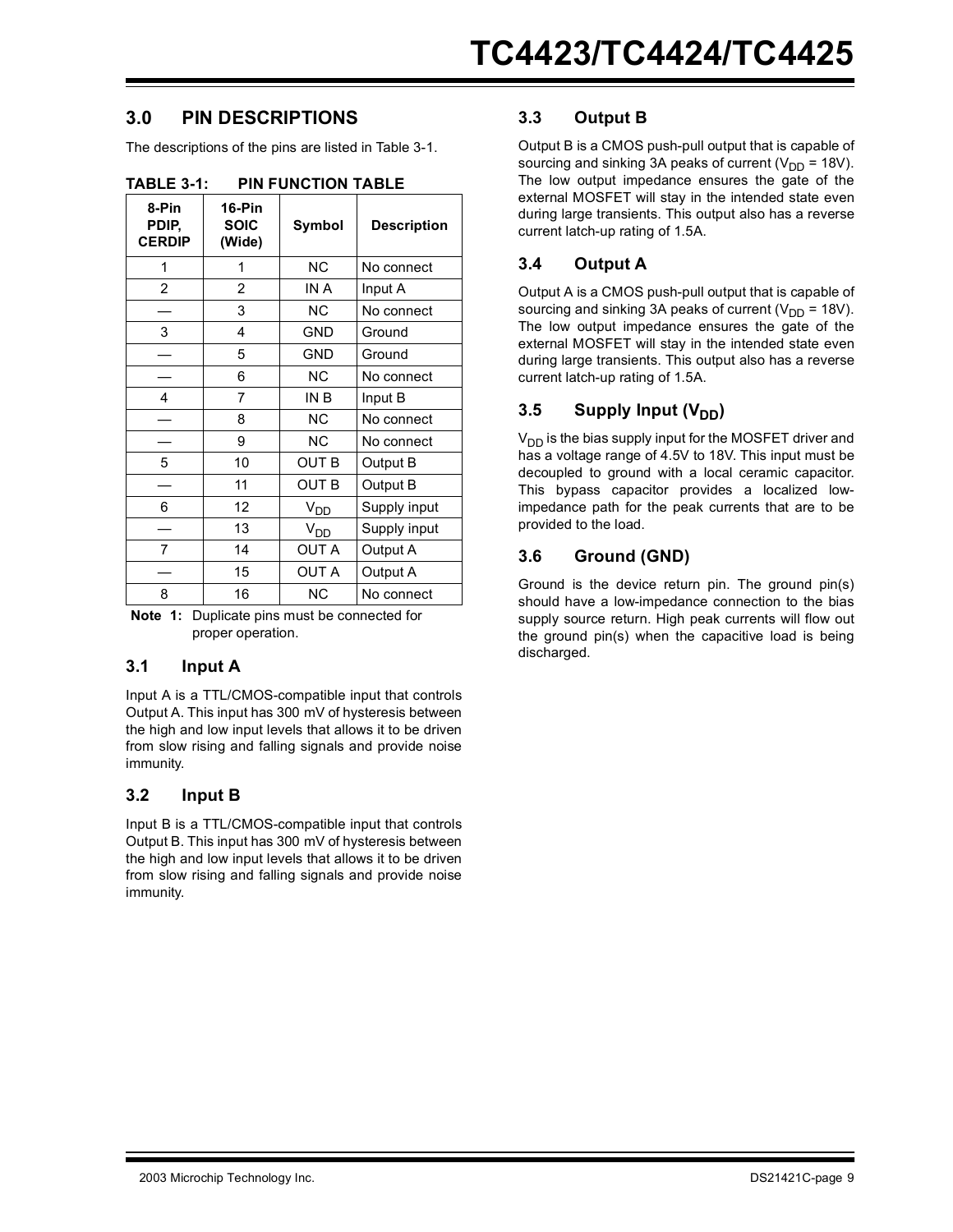## **4.0 APPLICATIONS INFORMATION**



<span id="page-9-0"></span>*FIGURE 4-1: Inverting Driver Switching Time.*



<span id="page-9-1"></span>*FIGURE 4-2: Non-inverting Driver Switching Time.*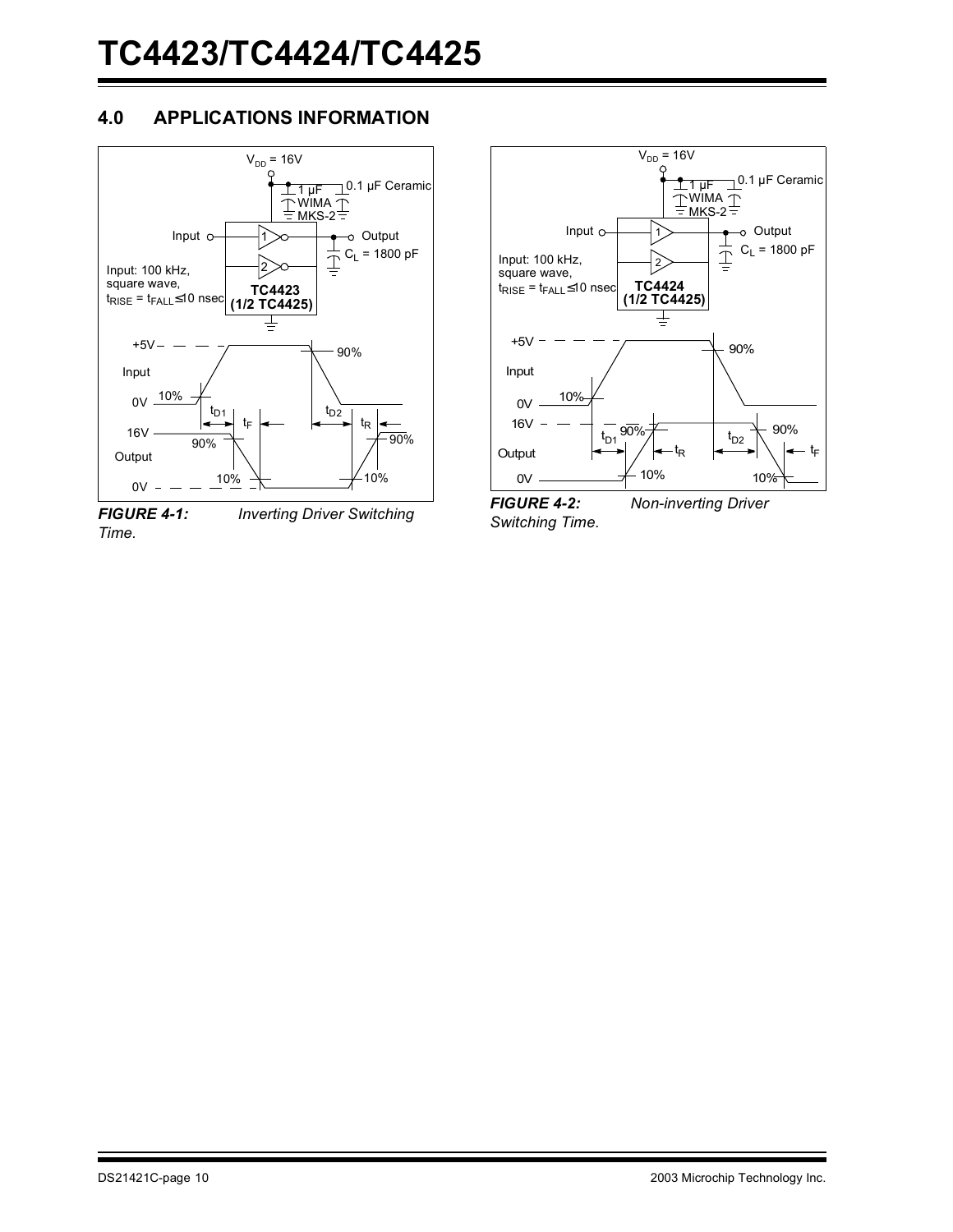## **5.0 PACKAGING INFORMATION**

#### **5.1 Package Marking Information**



8-Lead CERDIP (300 mil) Example:



16-Lead SOIC (300 mil) Example:









|       | YY<br><b>WW</b><br><b>NNN</b>                                                                                                                                                                                | Legend: XXX Customer specific information*<br>Year code (last 2 digits of calendar year)<br>Week code (week of January 1 is week '01')<br>Alphanumeric traceability code |  |  |  |  |  |
|-------|--------------------------------------------------------------------------------------------------------------------------------------------------------------------------------------------------------------|--------------------------------------------------------------------------------------------------------------------------------------------------------------------------|--|--|--|--|--|
| Note: | In the event the full Microchip part number cannot be marked on one line, it will<br>be carried over to the next line thus limiting the number of available characters<br>for customer specific information. |                                                                                                                                                                          |  |  |  |  |  |

**\*** Standard marking consists of Microchip part number, year code, week code, traceability code (facility code, mask rev#, and assembly code). For marking beyond this, certain price adders apply. Please check with your Microchip Sales Office.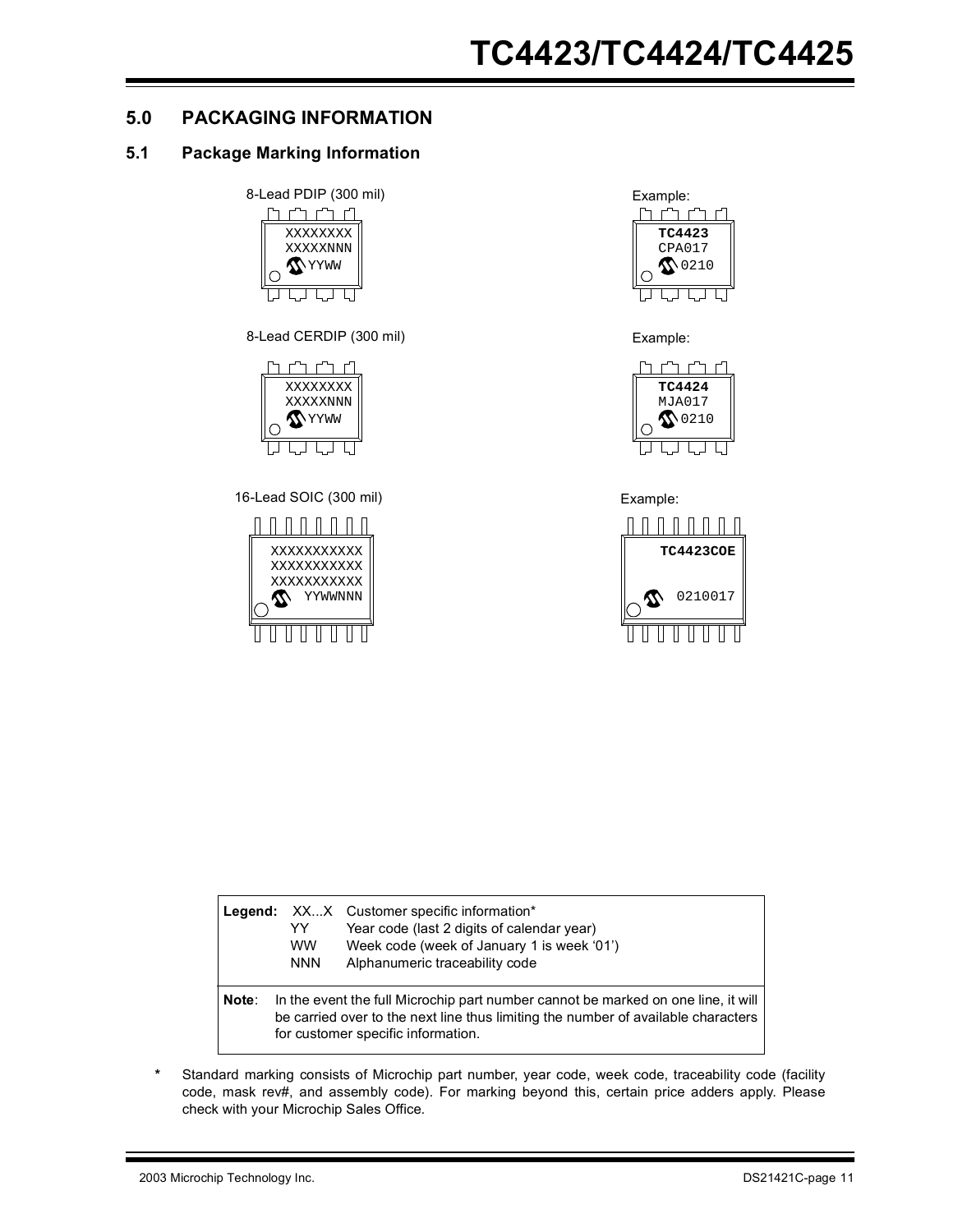## **8-Lead Plastic Dual In-line (P) – 300 mil (PDIP)**







|                                 | Units        | INCHES*    |            |            | <b>MILLIMETERS</b> |            |            |
|---------------------------------|--------------|------------|------------|------------|--------------------|------------|------------|
| <b>Dimension Limits</b>         |              | <b>MIN</b> | <b>NOM</b> | <b>MAX</b> | <b>MIN</b>         | <b>NOM</b> | <b>MAX</b> |
| Number of Pins                  | n            |            | 8          |            |                    |            |            |
| Pitch                           | р            |            | .100       |            |                    | 2.54       |            |
| Top to Seating Plane            | A            | .140       | .155       | .170       | 3.56               | 3.94       | 4.32       |
| <b>Molded Package Thickness</b> | A2           | .115       | .130       | .145       | 2.92               | 3.30       | 3.68       |
| <b>Base to Seating Plane</b>    | A1           | .015       |            |            | 0.38               |            |            |
| Shoulder to Shoulder Width      | E            | .300       | .313       | .325       | 7.62               | 7.94       | 8.26       |
| Molded Package Width            | E1           | .240       | .250       | .260       | 6.10               | 6.35       | 6.60       |
| Overall Length                  | D            | .360       | .373       | .385       | 9.14               | 9.46       | 9.78       |
| <b>Tip to Seating Plane</b>     | L            | .125       | .130       | .135       | 3.18               | 3.30       | 3.43       |
| <b>Lead Thickness</b>           | $\mathbf{c}$ | .008       | .012       | .015       | 0.20               | 0.29       | 0.38       |
| Upper Lead Width                | B1           | .045       | .058       | .070       | 1.14               | 1.46       | 1.78       |
| Lower Lead Width                | B            | .014       | .018       | .022       | 0.36               | 0.46       | 0.56       |
| ş<br>Overall Row Spacing        | eB           | .310       | .370       | .430       | 7.87               | 9.40       | 10.92      |
| Mold Draft Angle Top            | $\alpha$     |            | 10         | 15         | 5                  | 10         | 15         |
| Mold Draft Angle Bottom         | β            | 5          | 10         | 15         | 5                  | 10         | 15         |

\* Controlling Parameter § Significant Characteristic

Notes:

Dimensions D and E1 do not include mold flash or protrusions. Mold flash or protrusions shall not exceed .010" (0.254mm) per side.

JEDEC Equivalent: MS-001

Drawing No. C04-018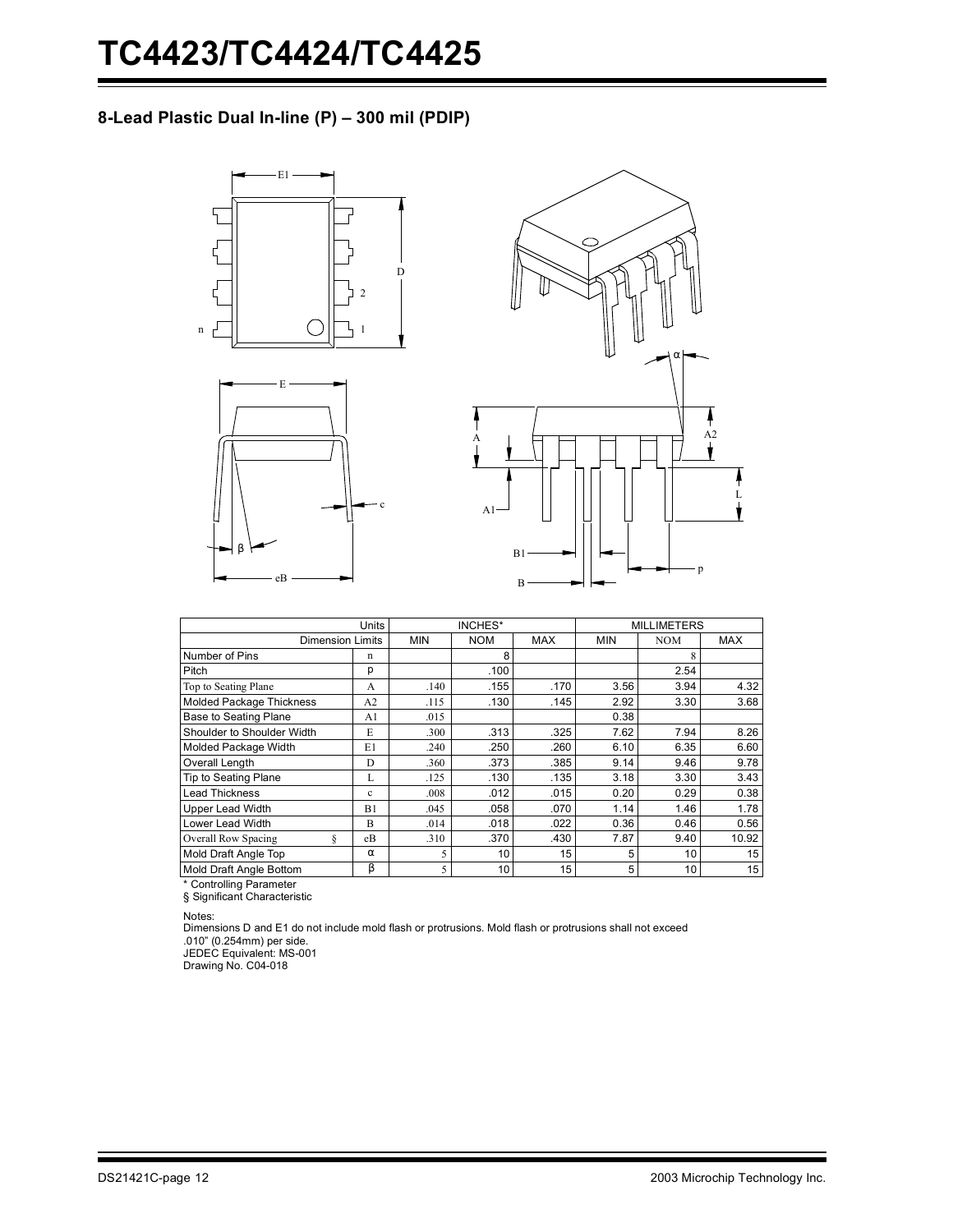## **8-Lead Ceramic Dual In-line – 300 mil (CERDIP)**



|                            | Units          | <b>INCHES*</b> |            |            | <b>MILLIMETERS</b> |            |            |
|----------------------------|----------------|----------------|------------|------------|--------------------|------------|------------|
| <b>Dimension Limits</b>    |                | <b>MIN</b>     | <b>NOM</b> | <b>MAX</b> | <b>MIN</b>         | <b>NOM</b> | <b>MAX</b> |
| Number of Pins             | n              |                | 8          |            |                    | 8          |            |
| Pitch                      | р              |                | .100       |            |                    | 2.54       |            |
| Top to Seating Plane       | A              | .160           | .180       | .200       | 4.06               | 4.57       | 5.08       |
| Standoff §                 | A <sub>1</sub> | .020           | .030       | .040       | 0.51               | 0.77       | 1.02       |
| Shoulder to Shoulder Width | Е              | .290           | .305       | .320       | 7.37               | 7.75       | 8.13       |
| Ceramic Pkg. Width         | E1             | .230           | .265       | .300       | 5.84               | 6.73       | 7.62       |
| Overall Length             | D              | .370           | .385       | .400       | 9.40               | 9.78       | 10.16      |
| Tip to Seating Plane       | L              | .125           | .163       | .200       | 3.18               | 4.13       | 5.08       |
| <b>Lead Thickness</b>      | с              | .008           | .012       | .015       | 0.20               | 0.29       | 0.38       |
| <b>Upper Lead Width</b>    | <b>B1</b>      | .045           | .055       | .065       | 1.14               | 1.40       | 1.65       |
| Lower Lead Width           | в              | .016           | .018       | .020       | 0.41               | 0.46       | 0.51       |
| <b>Overall Row Spacing</b> | еB             | .320           | .360       | .400       | 8.13               | 9.15       | 10.16      |

JEDEC Equivalent: MS-030 \*Controlling Parameter

Drawing No. C04-010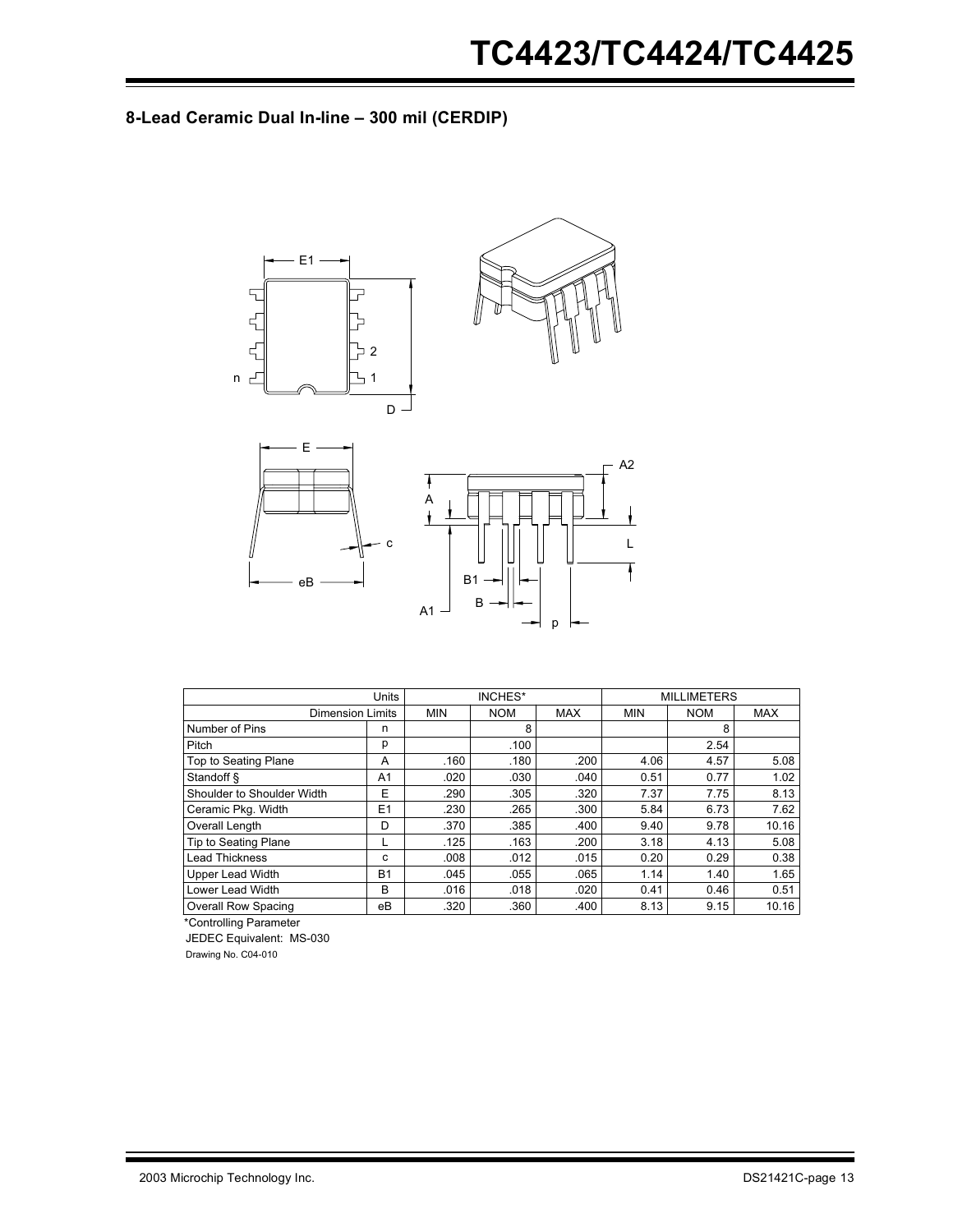**16-Lead Plastic Small Outline (SO) – Wide, 300 mil (SOIC)** 



|                                 | <b>Units</b>   | INCHES*    |            |            | <b>MILLIMETERS</b> |            |            |
|---------------------------------|----------------|------------|------------|------------|--------------------|------------|------------|
| <b>Dimension Limits</b>         |                | <b>MIN</b> | <b>NOM</b> | <b>MAX</b> | <b>MIN</b>         | <b>NOM</b> | <b>MAX</b> |
| Number of Pins                  | n              |            | 16         |            |                    | 16         |            |
| Pitch                           | р              |            | .050       |            |                    | 1.27       |            |
| Overall Height                  | A              | .093       | .099       | .104       | 2.36               | 2.50       | 2.64       |
| <b>Molded Package Thickness</b> | A2             | 880.       | .091       | .094       | 2.24               | 2.31       | 2.39       |
| Standoff &                      | A <sub>1</sub> | .004       | .008       | .012       | 0.10               | 0.20       | 0.30       |
| Overall Width                   | E              | .394       | .407       | .420       | 10.01              | 10.34      | 10.67      |
| Molded Package Width            | E1             | .291       | .295       | .299       | 7.39               | 7.49       | 7.59       |
| Overall Length                  | D              | .398       | .406       | .413       | 10.10              | 10.30      | 10.49      |
| <b>Chamfer Distance</b>         | h              | .010       | .020       | .029       | 0.25               | 0.50       | 0.74       |
| Foot Length                     | L              | .016       | .033       | .050       | 0.41               | 0.84       | 1.27       |
| Foot Angle                      | φ              | n          | 4          | 8          | O                  | Δ          | 8          |
| <b>Lead Thickness</b>           | c              | .009       | .011       | .013       | 0.23               | 0.28       | 0.33       |
| Lead Width                      | B              | .014       | .017       | .020       | 0.36               | 0.42       | 0.51       |
| Mold Draft Angle Top            | $\alpha$       | 0          | 12         | 15         | 0                  | 12         | 15         |
| Mold Draft Angle Bottom         | β              | 0          | 12         | 15         | 0                  | 12         | 15         |

\* Controlling Parameter

§ Significant Characteristic

Notes:

Dimensions D and E1 do not include mold flash or protrusions. Mold flash or protrusions shall not exceed .010" (0.254mm) per side.

JEDEC Equivalent: MS-013

Drawing No. C04-102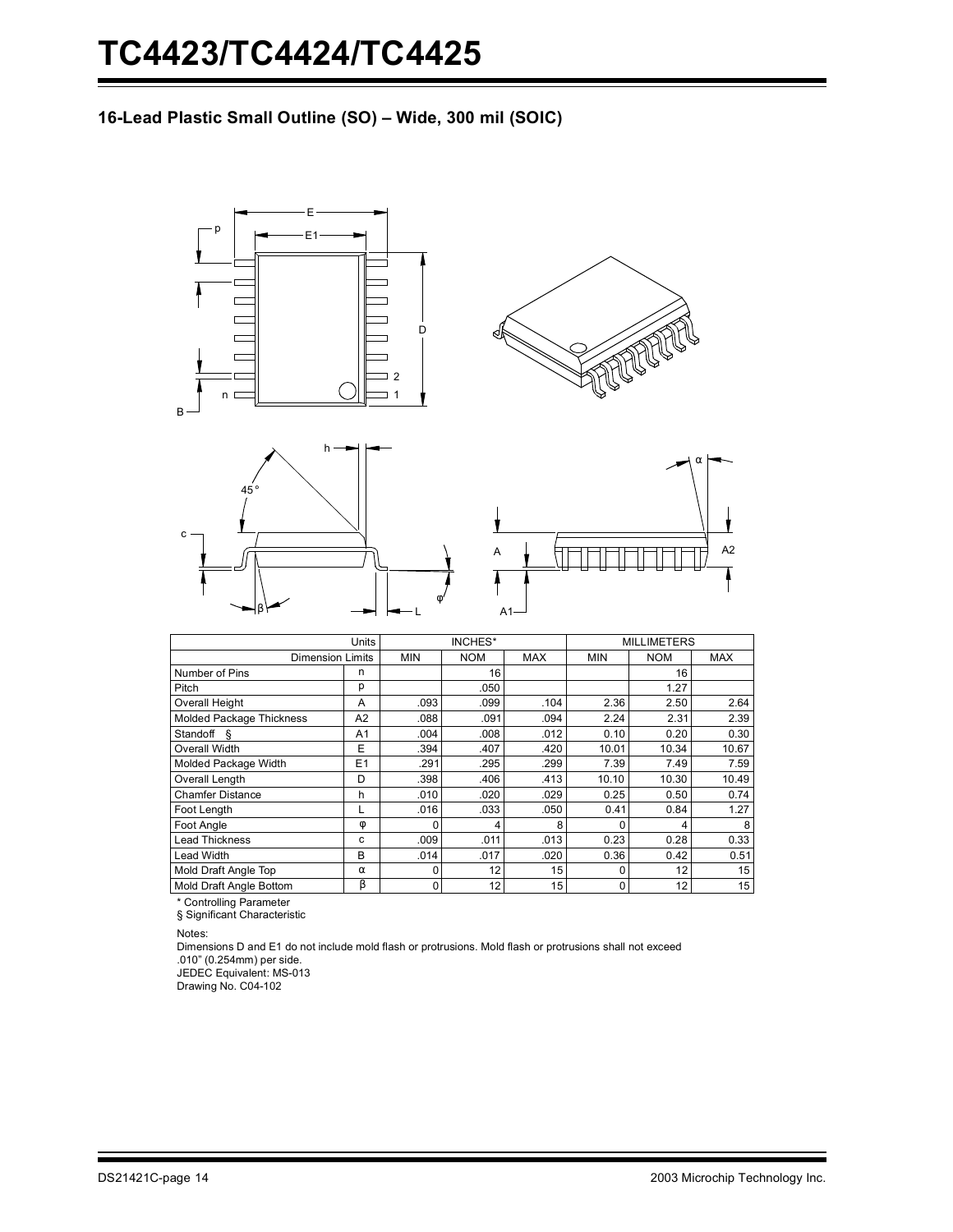## **PRODUCT IDENTIFICATION SYSTEM**

To order or obtain information, e.g., on pricing or delivery, refer to the factory or the listed sales office.

| <b>PART NO.</b>    | /XX                                                                                                                                                                        | Examples:                                                              |
|--------------------|----------------------------------------------------------------------------------------------------------------------------------------------------------------------------|------------------------------------------------------------------------|
| <b>Device</b>      | Temperature<br>Package                                                                                                                                                     | TC4423COE:<br>Commerical Temperature,<br>a)<br>SOIC package.           |
|                    | Range                                                                                                                                                                      | TC4423CPA:<br>b)<br>Commercial Temperature,<br>PDIP package.           |
| Device:            | 3A Dual MOSFET Driver, Inverting<br>TC4423:<br>TC4424:<br>3A Dual MOSFET Driver, Non-Inverting                                                                             | TC4423MJA:<br>Military Temperature,<br>C)<br>Ceramic DIP package.      |
|                    | 3A Dual MOSFET Driver, Complementary<br>TC4425:                                                                                                                            | TC4424COE713: Commerical<br>a)<br>Temperature,                         |
| Temperature Range: | $0^{\circ}$ C to +70 $^{\circ}$ C<br>С<br>$=$<br>Е<br>-40 $^{\circ}$ C to +85 $^{\circ}$ C<br>$=$<br>M<br>-55°C to +125°C (CERDIP only)<br>$=$                             | SOIC package,<br>Tape and Reel.                                        |
|                    | $\vee$<br>-40 $^{\circ}$ C to +125 $^{\circ}$ C<br>$=$                                                                                                                     | TC4424EPA:<br>b)<br>Commercial<br>Temperature,<br>PDIP package.        |
| Package:           | PA<br>= Plastic DIP, (300 mil body), 8-lead<br>= Ceramic DIP, (300 mil body), 8-lead<br>JA<br>0E<br>$=$ SOIC (Wide), 16-pin<br>OE713 = SOIC (Wide), 16-pin (Tape and Reel) | <b>TC4425EOE:</b><br>Extended Temperature,<br>a)<br>SOIC package.      |
|                    |                                                                                                                                                                            | <b>TC4425CPA:</b><br>Commercial<br>b)<br>Temperature,<br>PDIP package. |
|                    |                                                                                                                                                                            |                                                                        |

#### **Sales and Support**

#### **Data Sheets**

Products supported by a preliminary Data Sheet may have an errata sheet describing minor operational differences and recommended workarounds. To determine if an errata sheet exists for a particular device, please contact one of the following:

1. Your local Microchip sales office

- 2. The Microchip Corporate Literature Center U.S. FAX: (480) 792-7277
- 3. The Microchip Worldwide Site (www.microchip.com)

Please specify which device, revision of silicon and Data Sheet (include Literature #) you are using.

#### **Customer Notification System**

Register on our web site (www.microchip.com/cn) to receive the most current information on our products.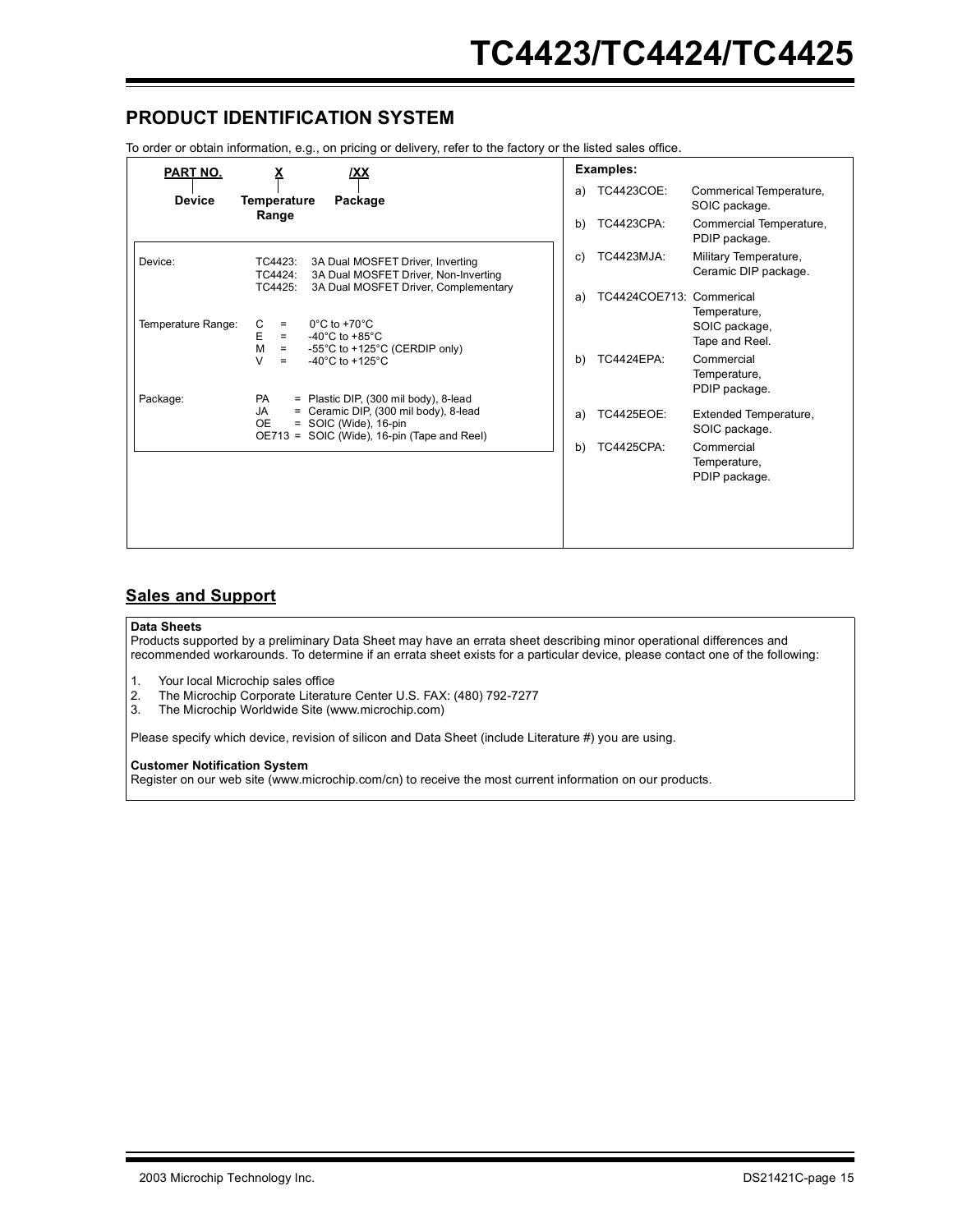**NOTES:**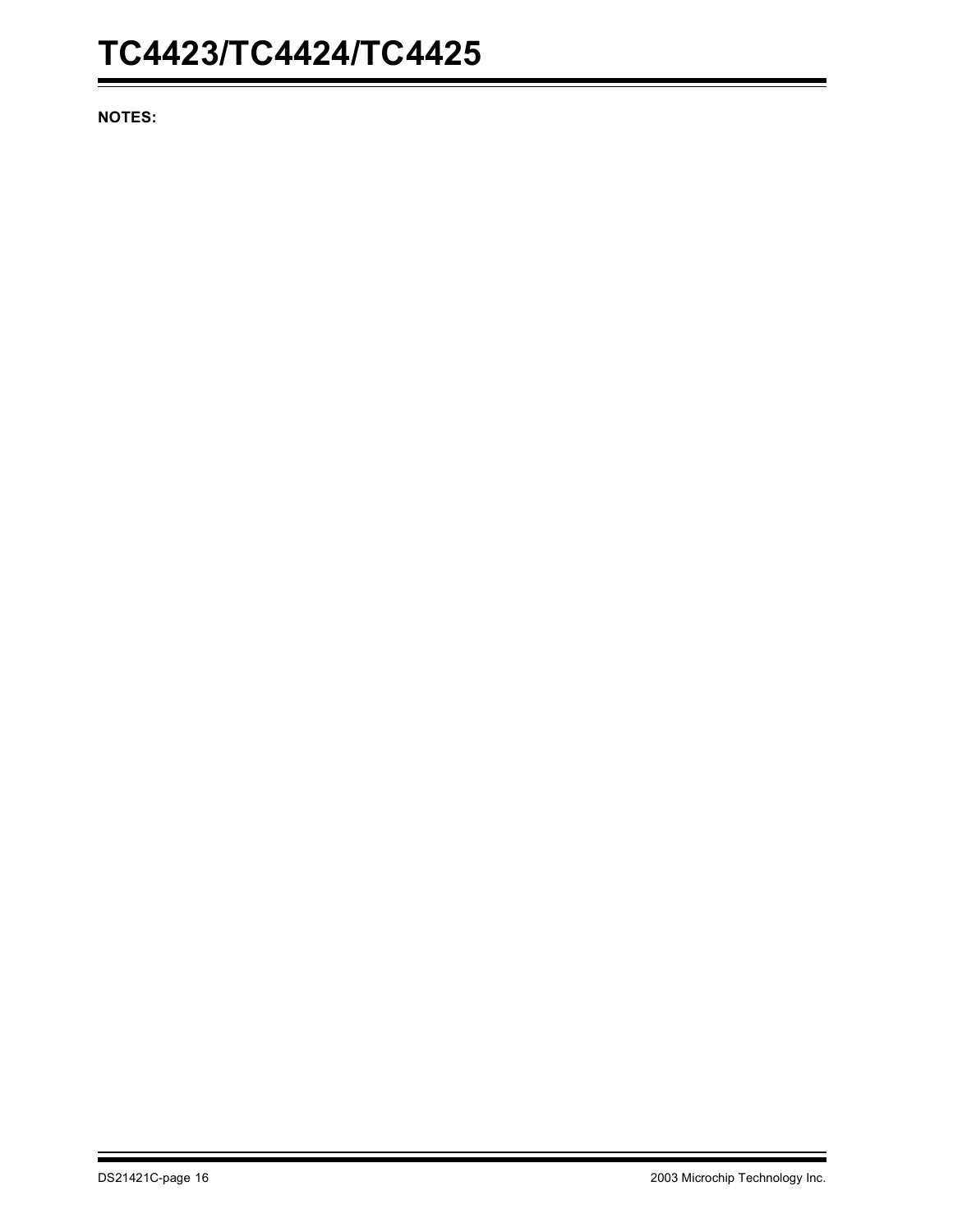#### **Note the following details of the code protection feature on Microchip devices:**

- Microchip products meet the specification contained in their particular Microchip Data Sheet.
- Microchip believes that its family of products is one of the most secure families of its kind on the market today, when used in the intended manner and under normal conditions.
- There are dishonest and possibly illegal methods used to breach the code protection feature. All of these methods, to our knowledge, require using the Microchip products in a manner outside the operating specifications contained in Microchip's Data Sheets. Most likely, the person doing so is engaged in theft of intellectual property.
- Microchip is willing to work with the customer who is concerned about the integrity of their code.
- Neither Microchip nor any other semiconductor manufacturer can guarantee the security of their code. Code protection does not mean that we are guaranteeing the product as "unbreakable."

Code protection is constantly evolving. We at Microchip are committed to continuously improving the code protection features of our products. Attempts to break microchip's code protection feature may be a violation of the Digital Millennium Copyright Act. If such acts allow unauthorized access to your software or other copyrighted work, you may have a right to sue for relief under that Act.

Information contained in this publication regarding device applications and the like is intended through suggestion only and may be superseded by updates. It is your responsibility to ensure that your application meets with your specifications. No representation or warranty is given and no liability is assumed by Microchip Technology Incorporated with respect to the accuracy or use of such information, or infringement of patents or other intellectual property rights arising from such use or otherwise. Use of Microchip's products as critical components in life support systems is not authorized except with express written approval by Microchip. No licenses are conveyed, implicitly or otherwise, under any intellectual property rights.

#### **Trademarks**

The Microchip name and logo, the Microchip logo, Accuron, dsPIC, KEELOQ, MPLAB, PIC, PICmicro, PICSTART,

PRO MATE and PowerSmart are registered trademarks of Microchip Technology Incorporated in the U.S.A. and other countries.

AmpLab, FilterLab, microID, MXDEV, MXLAB, PICMASTER, SEEVAL and The Embedded Control Solutions Company are registered trademarks of Microchip Technology Incorporated in the U.S.A.

Application Maestro, dsPICDEM, dsPICDEM.net, ECAN, ECONOMONITOR, FanSense, FlexROM, fuzzyLAB,

In-Circuit Serial Programming, ICSP, ICEPIC, microPort, Migratable Memory, MPASM, MPLIB, MPLINK, MPSIM, PICkit, PICDEM, PICDEM.net, PowerCal, PowerInfo, PowerMate, PowerTool, rfLAB, rfPIC, Select Mode, SmartSensor, SmartShunt, SmartTel and Total Endurance are trademarks of Microchip Technology Incorporated in the U.S.A. and other countries.

Serialized Quick Turn Programming (SQTP) is a service mark of Microchip Technology Incorporated in the U.S.A.

All other trademarks mentioned herein are property of their respective companies.

© 2003, Microchip Technology Incorporated, Printed in the U.S.A., All Rights Reserved.





*Microchip received QS-9000 quality system certification for its worldwide headquarters, design and wafer fabrication facilities in Chandler and Tempe, Arizona in July 1999 and Mountain View, California in March 2002. The Company's quality system processes and procedures are QS-9000 compliant for its PICmicro® 8-bit MCUs, KEELOQ® code hopping devices, Serial EEPROMs, microperipherals, non-volatile memory and analog products. In addition, Microchip's quality system for the design and manufacture of development systems is ISO 9001 certified.*